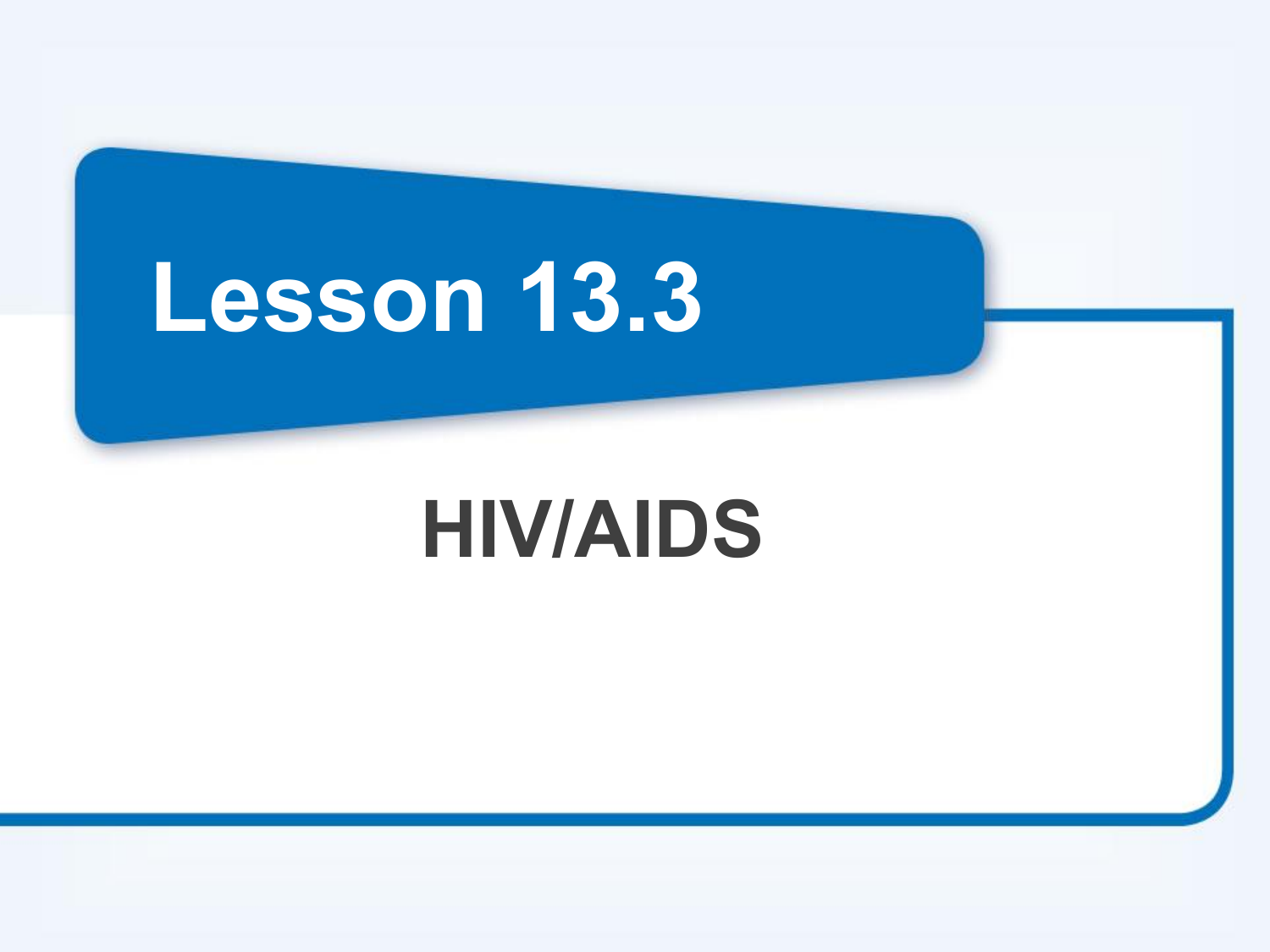# **HIV and AIDS Defined**

- Human immunodeficiency virus (HIV) infects and kills cells, weakening the body's immune system
- Acquired immunodeficiency syndrome (AIDS) is an often fatal disease in which the body's immune system can no longer fight off infections and diseases

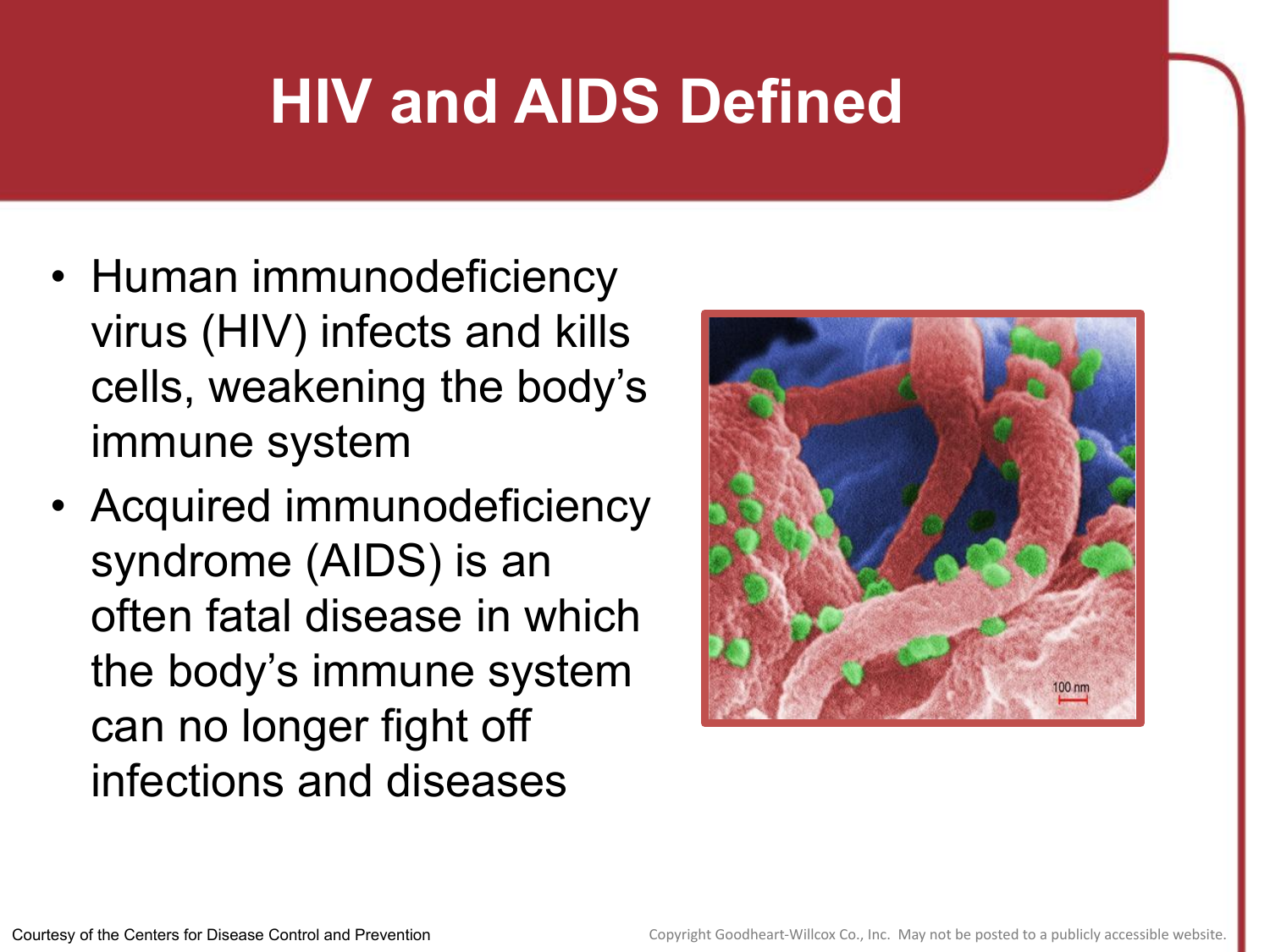#### Phases of HIV

| Figure 13.13 Sequence of Events from HIV Infection to Immune System Breakdown |
|-------------------------------------------------------------------------------|
| Due to AIDS                                                                   |

| Phase 1                                                                            | Phase 2                                                                                                                                             | Phase 3                                                                                                                                                                                                                              |
|------------------------------------------------------------------------------------|-----------------------------------------------------------------------------------------------------------------------------------------------------|--------------------------------------------------------------------------------------------------------------------------------------------------------------------------------------------------------------------------------------|
| <b>First six months</b>                                                            | Six months to 8-10 years                                                                                                                            | <b>Ten years</b>                                                                                                                                                                                                                     |
| high amount of virus in blood                                                      | amount of virus in blood rapidly<br>declines                                                                                                        | amount of virus in blood rises<br>steadily                                                                                                                                                                                           |
| normal level of T-helper cells in<br>blood rapidly declines                        | T-helper cell level increases and<br>then declines slowly and steadily                                                                              | T-helper cell level becomes too low to<br>mount immune responses to infections                                                                                                                                                       |
| No symptoms in some people, but<br>others have a fever and swollen<br>lymph nodes. | Some people have few serious<br>symptoms. Many people develop<br>yeast infections in the mouth.<br>throat, and vagina. Viral infections<br>develop. | Yeast infections affect the throat<br>and lungs. Fungal infections cause<br>pneumonia. Tuberculosis occurs.<br>Viruses cause eye infections. Brain<br>infections, meningitis, and blood vessel<br>tumors (Kaposi's sarcoma) develop. |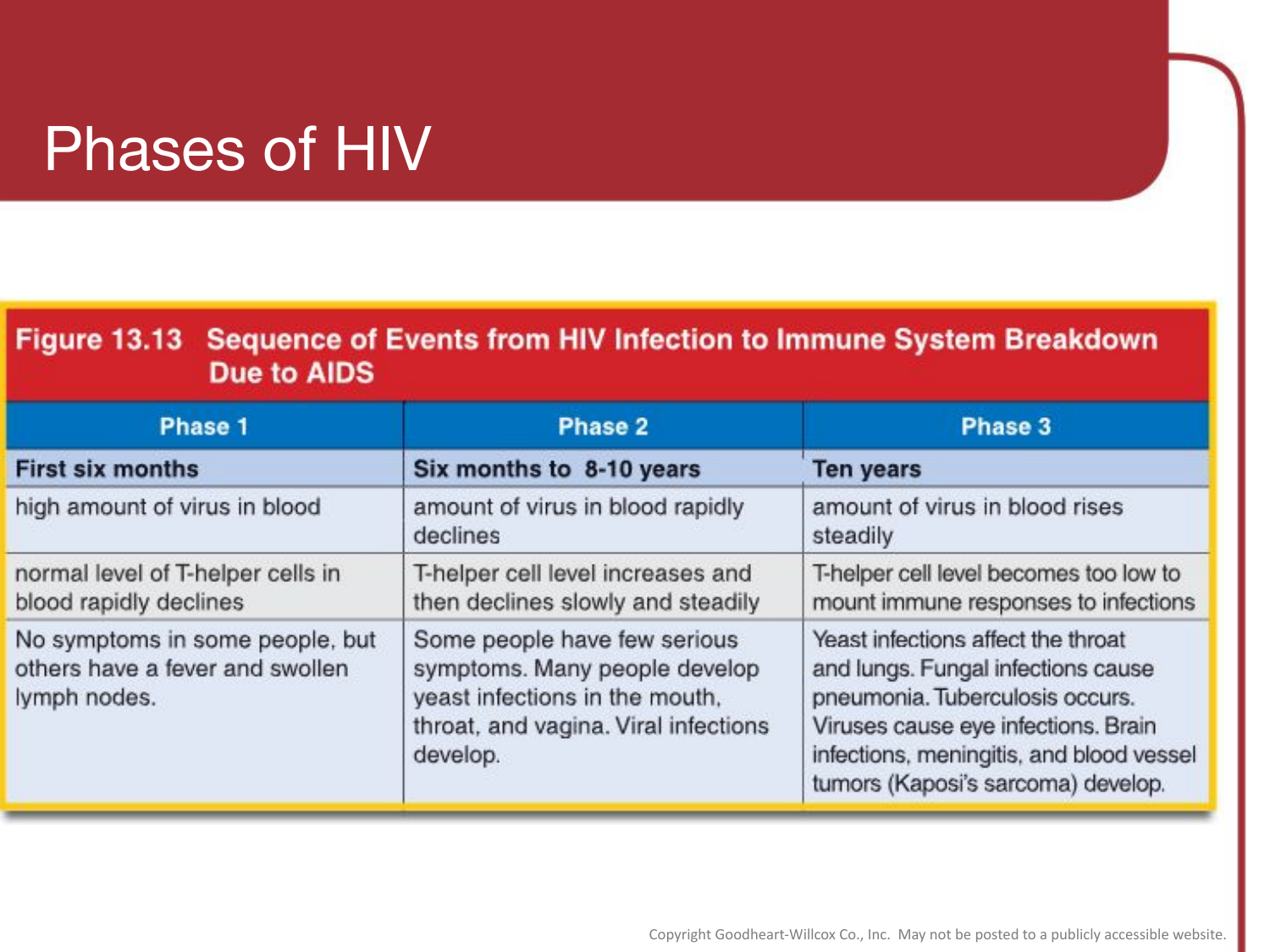#### **Think Further**

*Myth or Fact?* 

*A person who tests HIV-positive has AIDS.*

#### *MYTH*

- **– Fact:** A person who tests HIV-positive is infected with HIV, but does not necessarily have AIDS.
- **– Fact:** AIDS can develop later, perhaps many years after HIV infection.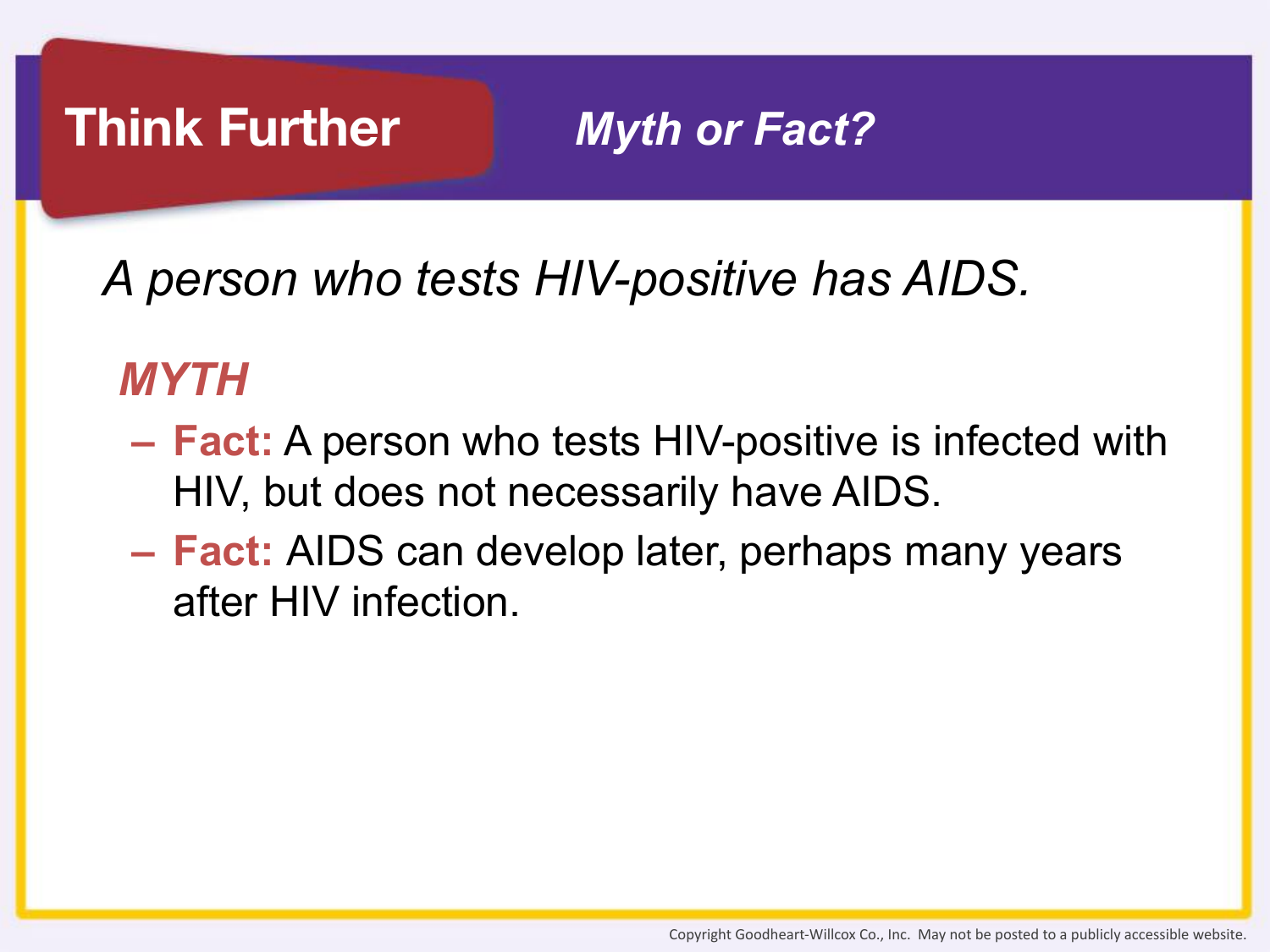

*Myth or Fact?* 

*HIV can be transmitted through someone's bodily fluids, including kissing them.*

#### *MYTH*

- **– Fact:** HIV is found in blood, semen, vaginal secretions, and breast milk, NOT tears, saliva, or sweat.
- **– Fact:** HIV is not transmitted by mosquitoes or by kissing, spitting, shaking hands, sharing food, or using the same toilet seats.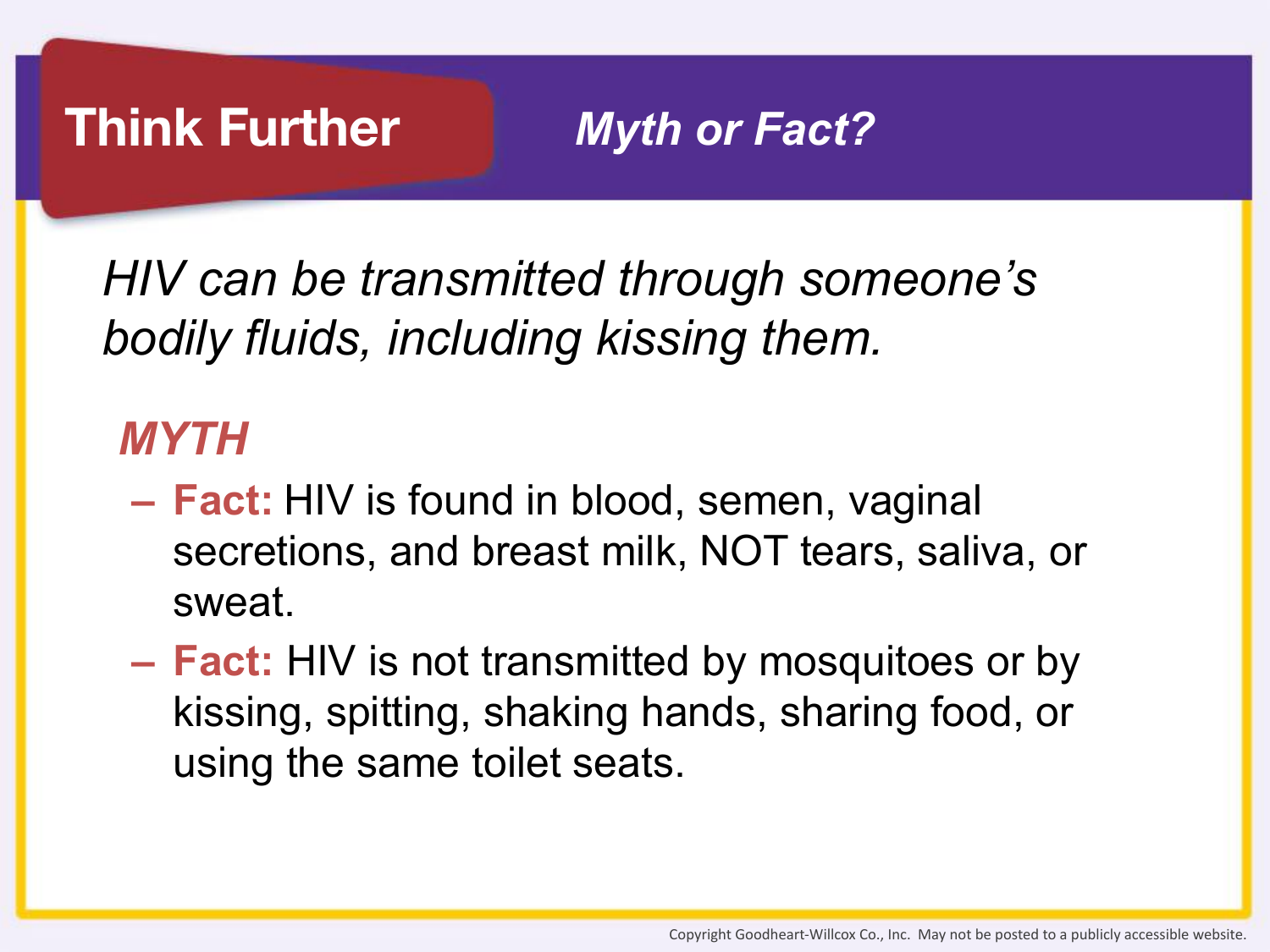# **Signs and Symptoms of HIV/AIDS**

- Early symptoms resemble a flu-like illness with fatigue and swollen lymph nodes
- When the virus weakens the immune system, opportunistic infections occur
- HIV/AIDS develops differently and at different rates for all affected people



Worldwide, about 1 in 4 people with AIDS die from tuberculosis.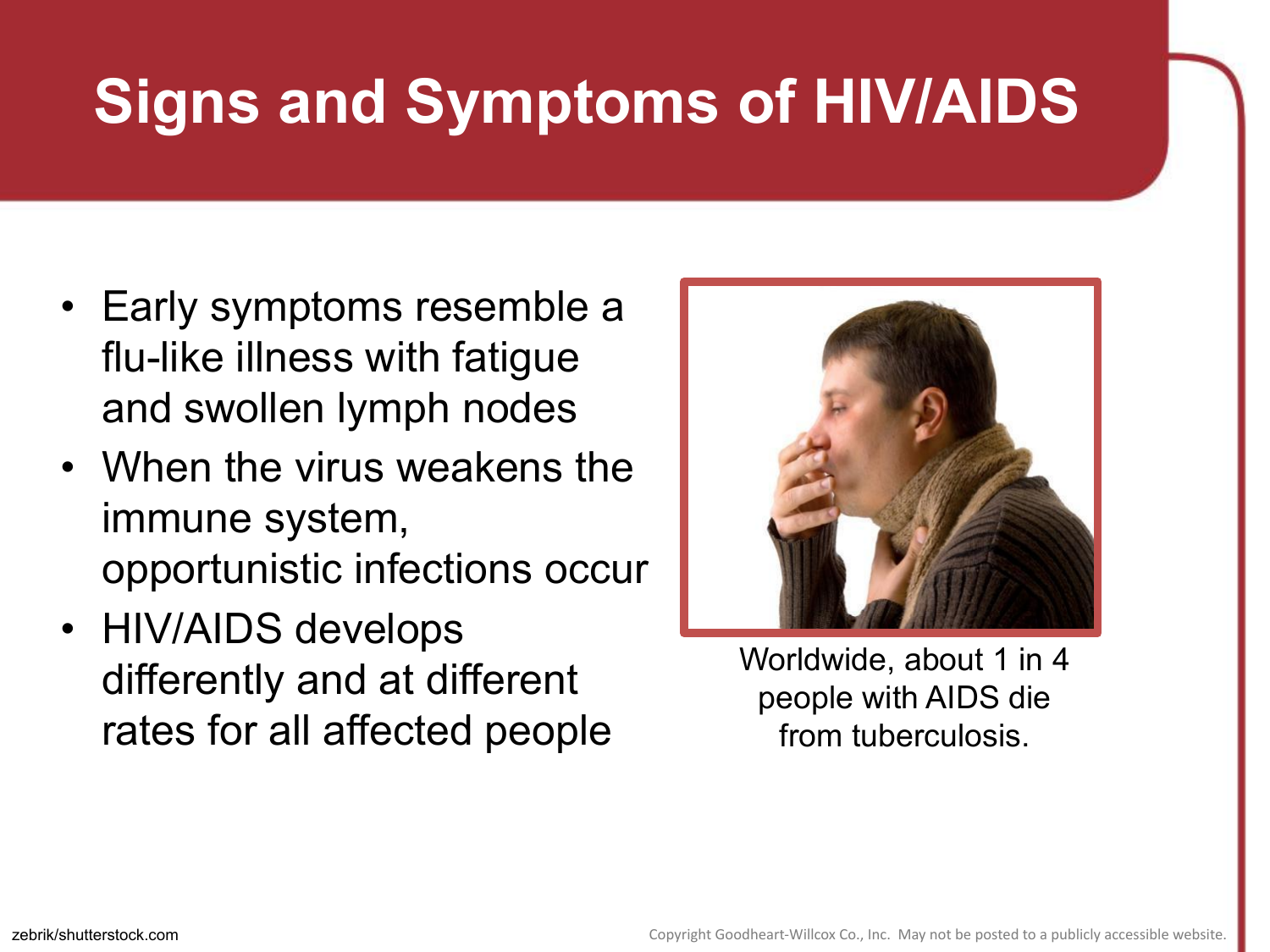# **Diagnosis**



- The HIV test examines a blood sample for the presence of antibodies to the virus
- A home version of the HIV test is available
- Sexually active people should be tested every year and every time they switch sexual partners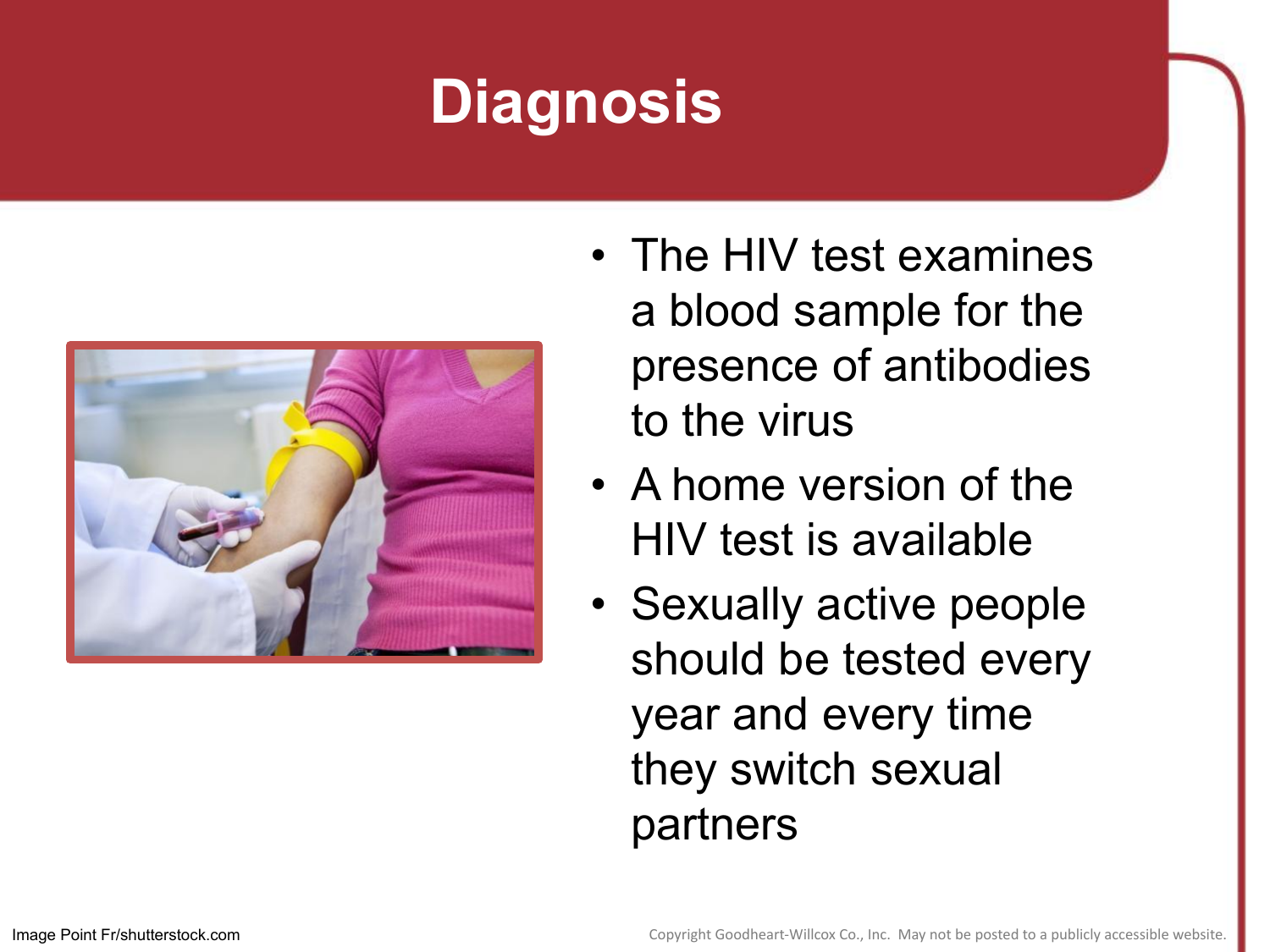# **Critical Thinking**

#### **HIV Testing**

Suppose a person thinks he or she was exposed to HIV within the past three months. The person takes an HIV test, which turns out negative.

*Should this person stop being concerned that he or she may have HIV? Why or why not?*

Copyright Goodheart-Willcox Co., Inc. May not be posted to a publicly accessible website.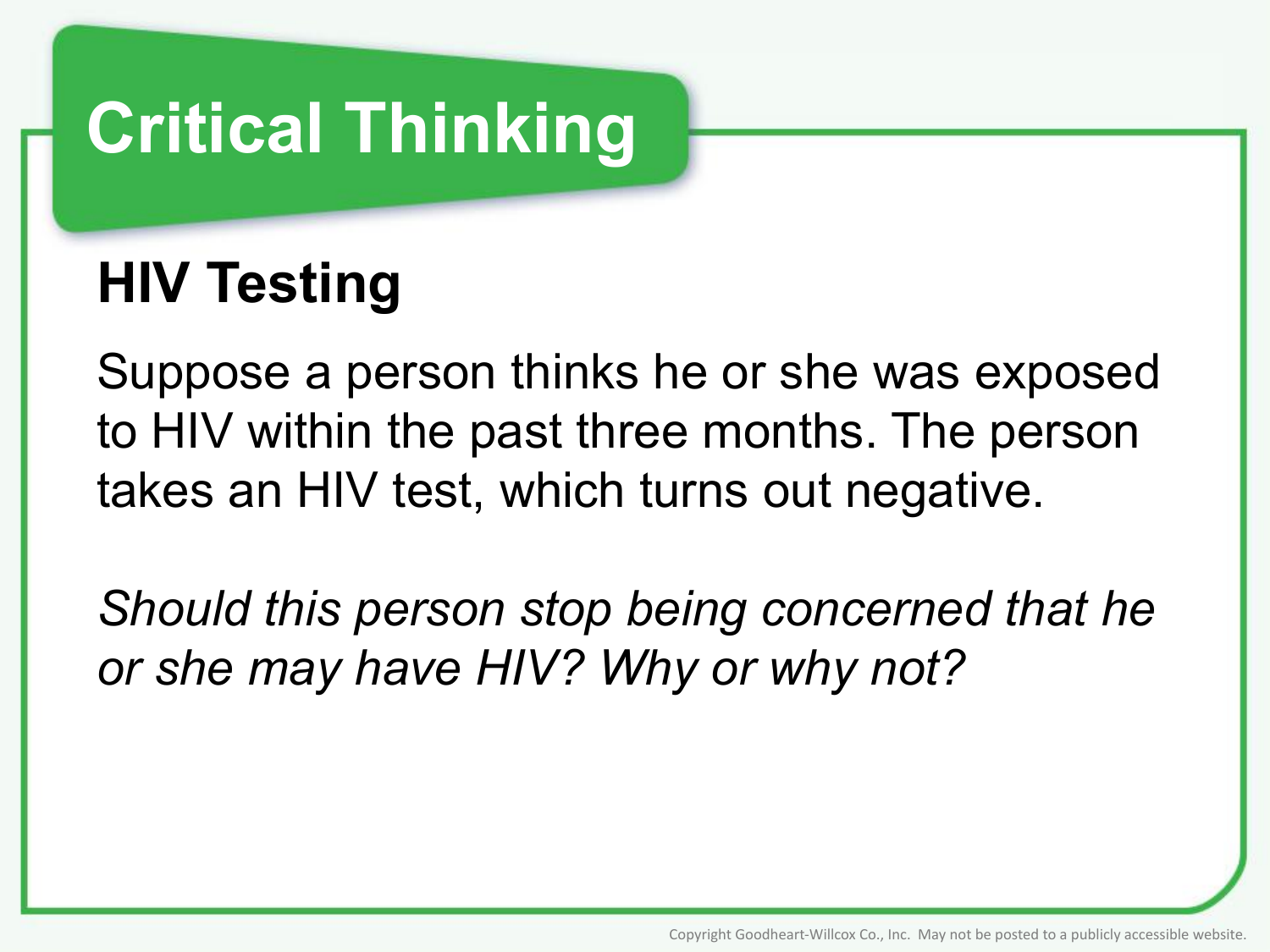### **HIV Test Results Are Confidential**

- The Health Insurance Portability and Accountability Act (HIPAA) is a federal law that requires confidentiality for HIV test results
- If a test is positive, healthcare providers must report the results to the state
- The results are reported with no identifying personal information
- Some cities and states have laws requiring HIV-positive individuals or their doctors to notify their partners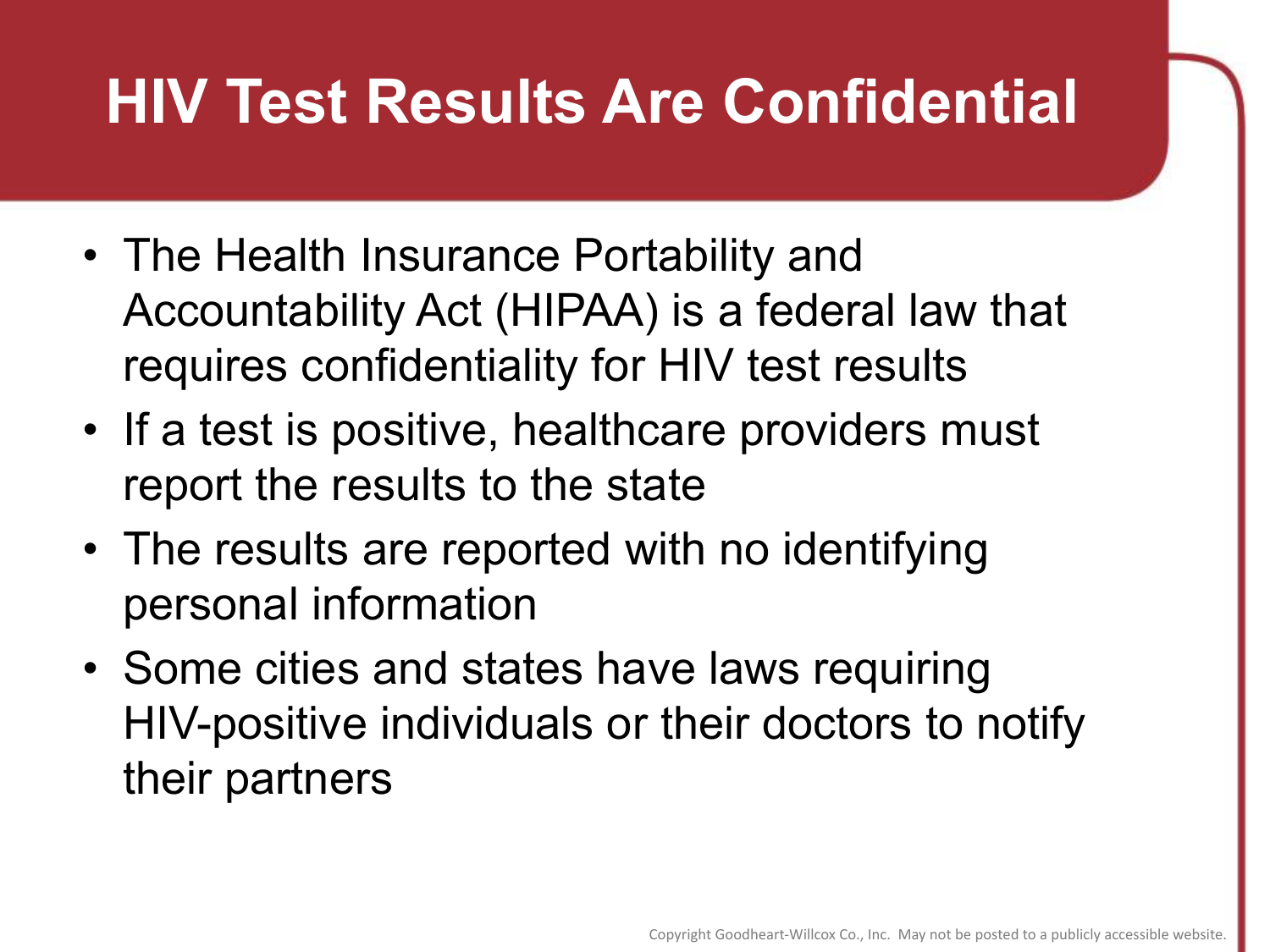### **Discrimination**

- Two important laws protect the rights of HIV-positive people
	- Americans with Disabilities Act (ADA) of 1990
	- Rehabilitation Act of 1973
- People with HIV/AIDS cannot be denied jobs, benefits, education, services, or other rights

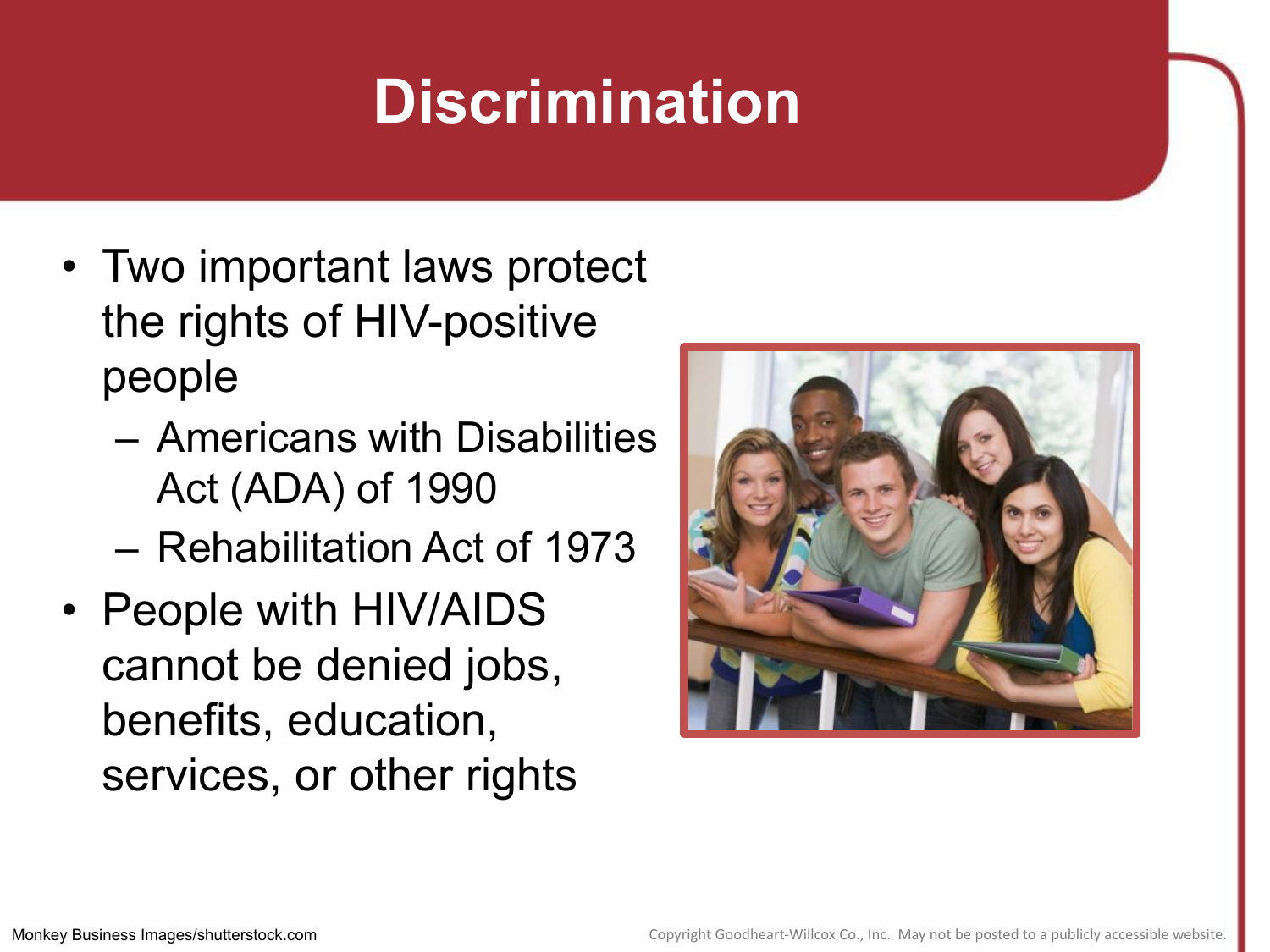#### **Treatment**



- The cornerstone of HIV/AIDS treatment is anti-retroviral therapy (ART)
- ART consists of a mixture of three drugs, sometimes called a cocktail of drugs
- The aim of ART is to reduce the number of viruses in the body so that the immune system remains strong